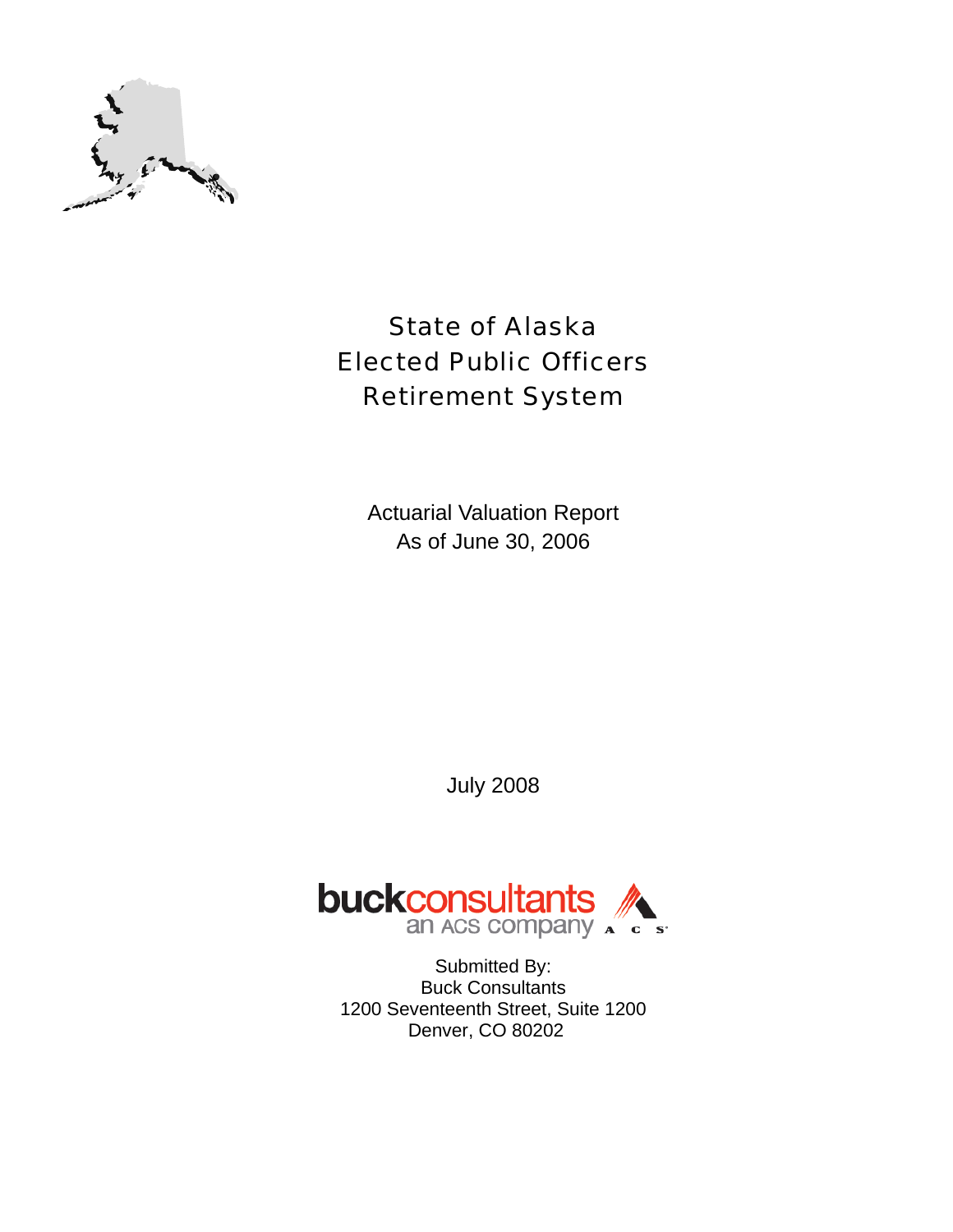# **Contents**

### **Letter of Actuarial Certification**

| Section 1: |  |
|------------|--|
| 1.1        |  |
| 1.2        |  |
| 1.3        |  |
| Section 2: |  |
| 2.1        |  |
| 2.2        |  |
| 2.3        |  |
| Section 3: |  |
| 3.1        |  |
| 3.2        |  |
| 3.3        |  |

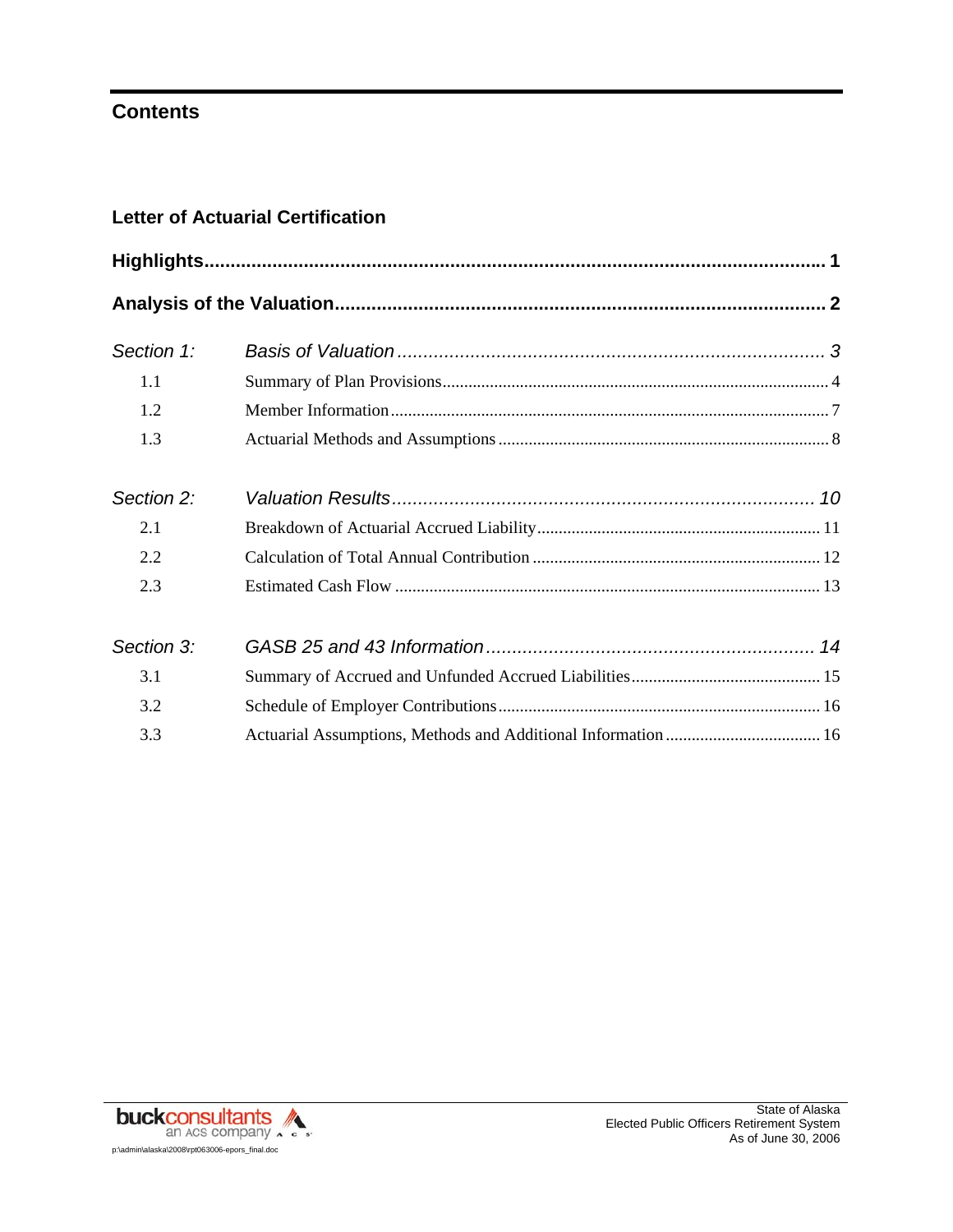

July 31, 2008

State of Alaska Department of Administration Division of Retirement and Benefits P.O. Box 110203 Juneau, AK 99811-0203

To the Commissioner of Administration:

#### **Actuarial Certification**

The annual actuarial valuation required for the State of Alaska Elected Public Officers Retirement System has been prepared as of June 30, 2006 by Buck Consultants. The purposes of the report include:

- (1) a presentation of the valuation results of the Plan as of June 30, 2006;
- (2) a review of experience under the Plan for the year ended June 30, 2006;
- (3) a determination of the appropriate contribution amount which will be applied for the fiscal year ending June 30, 2007; and
- (4) the provision of reporting and disclosure information for financial statements, governmental agencies, and other interested parties.

In preparing this valuation, we have employed generally accepted actuarial methods and assumptions, in conjunction with employee data provided to us by the Division of Retirement and Benefits. The employee data has not been audited, but it has been reviewed and found to be consistent, both internally and with prior years' data. Actuarial methods, medical cost trend, and assumed blended medical premiums were also reviewed.

The contribution requirements are determined as a level dollar amount to reflect the cost to amortize the unfunded liability over a fixed 25-year period. A summary of the actuarial assumptions and methods is presented in Section 1.3 of this report. The assumptions, when applied in combination, fairly represent past and anticipated future experience of the System.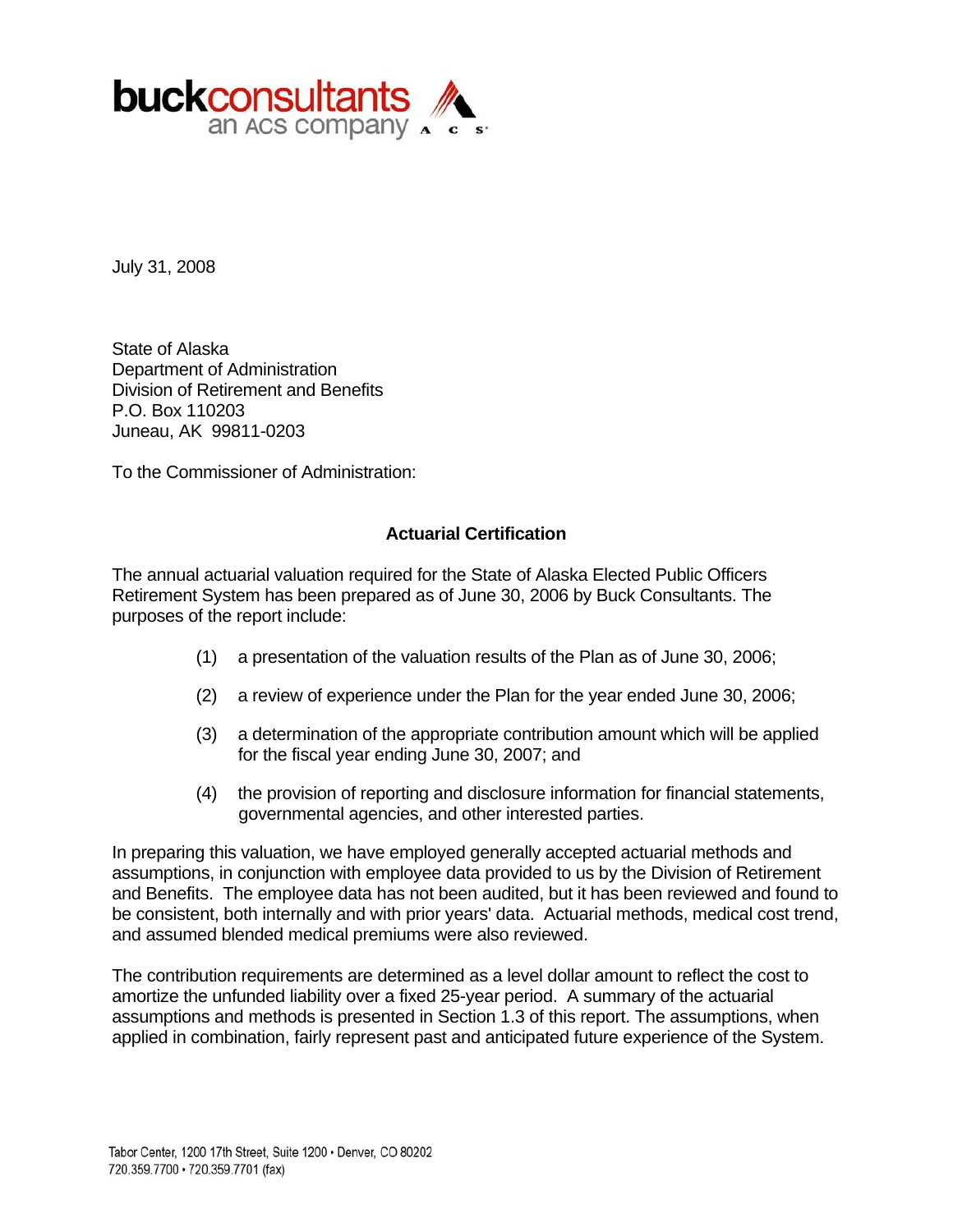Actuarial Certification July 31, 2008

Future contribution requirements may differ from those determined in the valuation because of:

- (1) differences between actual experience and anticipated experience based on the assumptions;
- (2) changes in actuarial assumptions or methods;
- (3) changes in statutory provisions; or
- (4) differences between the contribution rates determined by the valuation and those adopted by the Board.

The undersigned are members of the American Academy of Actuaries and the Society of Actuaries, are fully qualified to provide actuarial services to the State of Alaska, and are available to answer questions regarding this report.

We believe that the assumptions and methods used for funding purposes and for the disclosures presented in this report satisfy the parameter requirements set forth in the Government Accounting Standards Board (GASB) Statement Nos. 25 and 43.

We believe that this report conforms with the requirements of the Alaska statutes, and where applicable, other federal and accounting laws, regulations and rules, as well as generally accepted actuarial principles and practices.

Sincerely,

David H. Alshinske,

Principal, Consulting Actuary **Director, Consulting Actuary** 

minuum

David H. Slishinsky, ASA, EA, MAAA Michelle Reding DeLande, FSA, EA, MAAA

The undersigned actuary is responsible for all assumptions related to the average annual per capita health claims cost and the health care cost trend rates, and hereby affirms her qualification to render opinions in such matters, in accordance with the qualification standards of the American Academy of Actuaries.

Melissa Krumholz, FSA, MAAA Senior Consultant, Health & Productivity

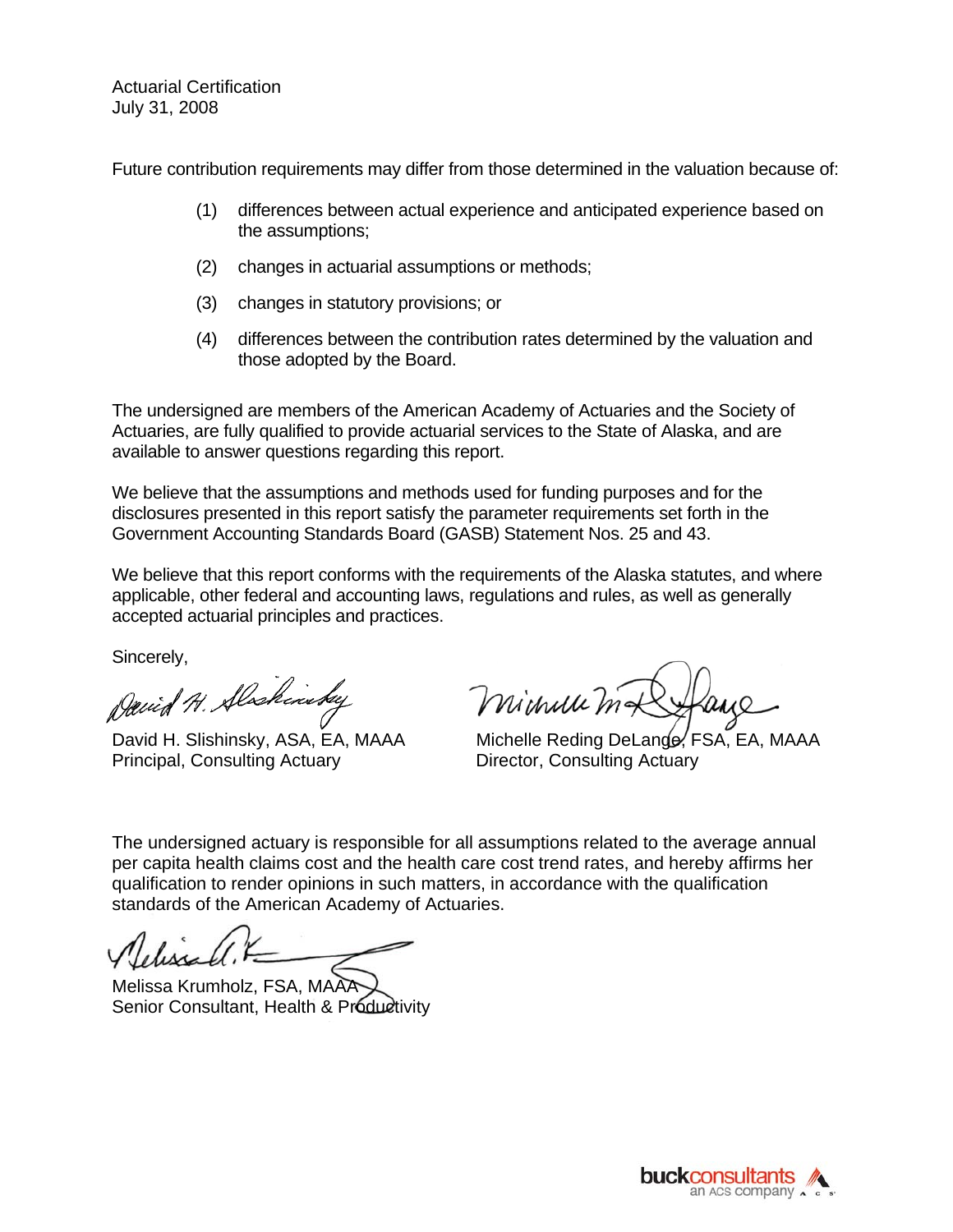# **Highlights**

This report has been prepared by Buck Consultants, an ACS Company, to:

- (1) Present the results of a valuation of the State of Alaska Elected Public Officers Retirement System as of June 30, 2006;
- (2) Review experience under the plan since the last actuarial valuation;
- (3) Determine the contribution for the Elected Public Officers Retirement System;
- (4) Provide reporting and disclosure information for financial statements, governmental agencies, and other interested parties.

This report is divided into three sections. Section 1 describes the basis of the valuation. It summarizes the plan provisions, provides information relating to the plan participants, and describes the funding methods and actuarial assumptions used in determining liabilities and costs.

Section 2 contains the results of the valuation. It includes the current annual costs and reporting and disclosure information.

Section 3 contains the information required by GASB 25 and 43.

The principal results are as follows:

|     | <b>Funding Status as of June 30</b>           |               | 2005        |   | 2006       |  |  |
|-----|-----------------------------------------------|---------------|-------------|---|------------|--|--|
| (a) | <b>Valuation Assets</b>                       | <sup>\$</sup> | $\theta$    | S | $\theta$   |  |  |
| (b) | <b>Actuarial Accrued Liability</b>            | \$.           | 20,028,323  | S | 18,921,264 |  |  |
| (c) | Accrued Benefit Funding Ratio, $(a) \div (b)$ |               | 0%          |   | 0%         |  |  |
|     | <b>Decommended Contribution</b>               |               | <b>2005</b> |   | 2006       |  |  |

| 1,278,581 |
|-----------|
| 1.278.581 |
| 1,513,591 |
|           |

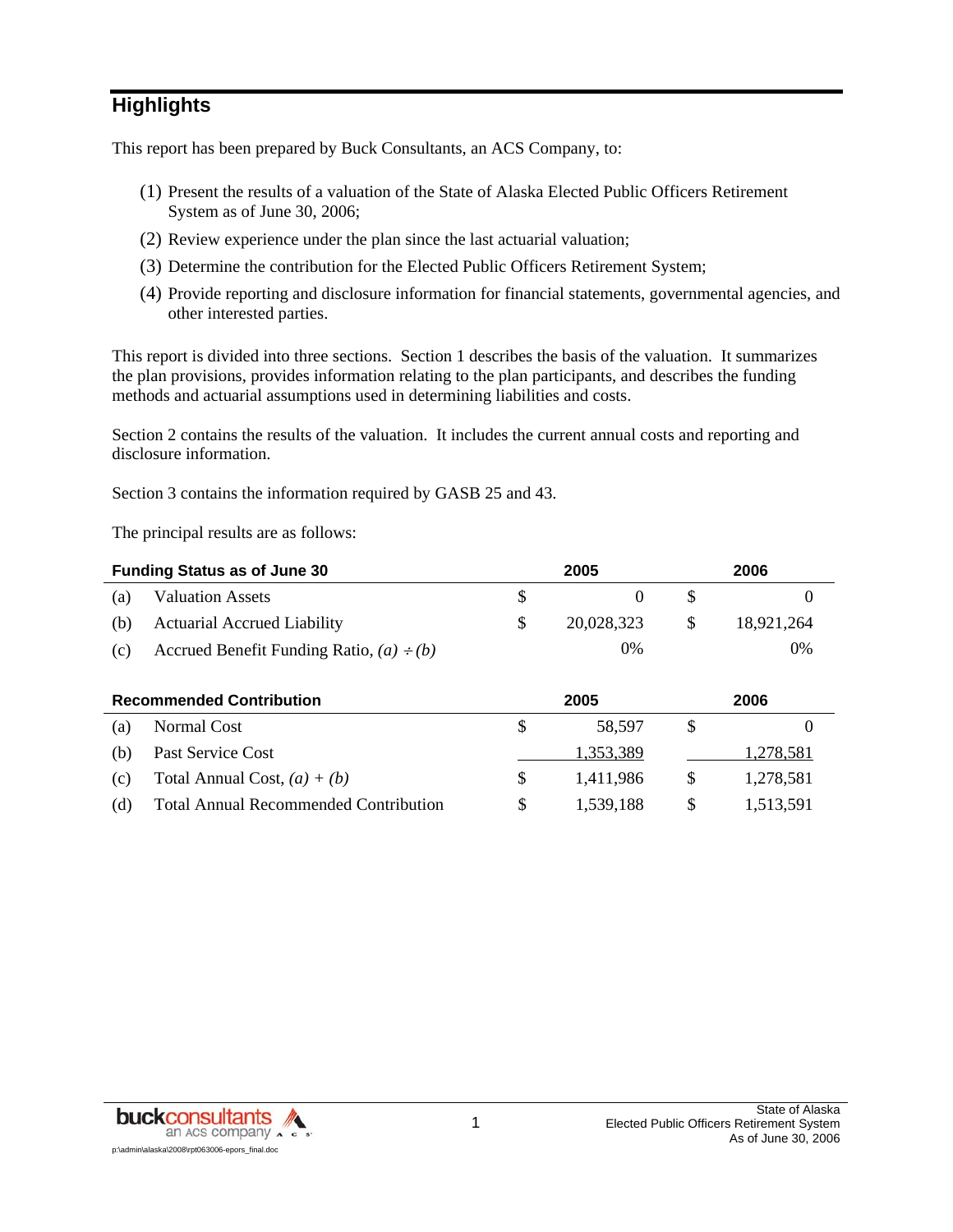# **Analysis of Valuation**

#### *Actuarial Assumptions*

This actuarial valuation report is for the Elected Public Officers Retirement System of the State of Alaska. Plan benefits are not prefunded, but are paid when due. In order to discount the value of future benefit payments, we have assumed an interest rate of 5.00% per year. This is reflective of the expected longterm rate of return of general fund assets, the source of benefit funding. So long as the plan is operated on a "pay-as-you-go" basis and no assets are accumulated in the Plan, this will be a relatively unimportant assumption. However, the interest assumption is necessary in order to develop present values and other liability calculations which are desired by the Governmental Accounting Standards Board. We have assumed that salaries and therefore, retiree benefits, will increase at 4% per year. Since benefits of retired elected public officers are subject to increases along with increases in the salaries for active public officers, this is an important assumption.

#### *Actuarial vs. Pay-As-You-Go-Funding*

Since inception in 1976, benefits under EPORS have been paid for on a "pay-as-you-go" basis. This means that just enough money has been appropriated each year to pay the benefits as they come due. Under this method, no fund is built up and therefore, no investment earnings offset the State's cost. In Section 2.3 of this report, we have projected the total benefit payments under EPORS for the next 35 years. Annual benefit payments are projected to decrease from their current levels, which are approximately \$1,500,000 per year.

This valuation uses the Entry Age Normal Actuarial Funding Method to disclose costs and liabilities. The actuarial funding method amortizes all unfunded liabilities over 25 years in level dollar payments. There is also no normal cost component for the active member because he is beyond assumed retirement age. Since most of the costs and liabilities of EPORS are associated with inactive members and because there are no assets in an EPORS fund, the costs associated with EPORS are "past service costs."

Projections this far in the future are only valid if actual experience tracks closely with the actuarial assumptions. We have used our "best guess" in an attempt to predict long-term future rates of inflation, investment performance and salary increases for elected public officers. These estimates are subject to short-term volatility. Nevertheless, we believe that the assumptions, in the aggregate, are reasonable and that the projections provide a starting place to determine costs under EPORS. If it is decided to prefund these benefits, the discount rate should be reviewed to be reflective of the expected rate of return given the fund's asset allocation.

#### *Changes Since Last Year*

We have changed the actuarial funding method from Projected Unit Credit to Entry Age Normal to be consistent with the other State of Alaska systems. Since the only current active employee is beyond assumed retirement age, there is no normal cost for the system and this change has no impact on the valuation.

We also changed the age difference between spouses assumption and the percent married assumption to be more consistent with the other State of Alaska systems. We now assume husbands are three years older than their wives, and 100% of members are married. This change had a small impact on the valuation.

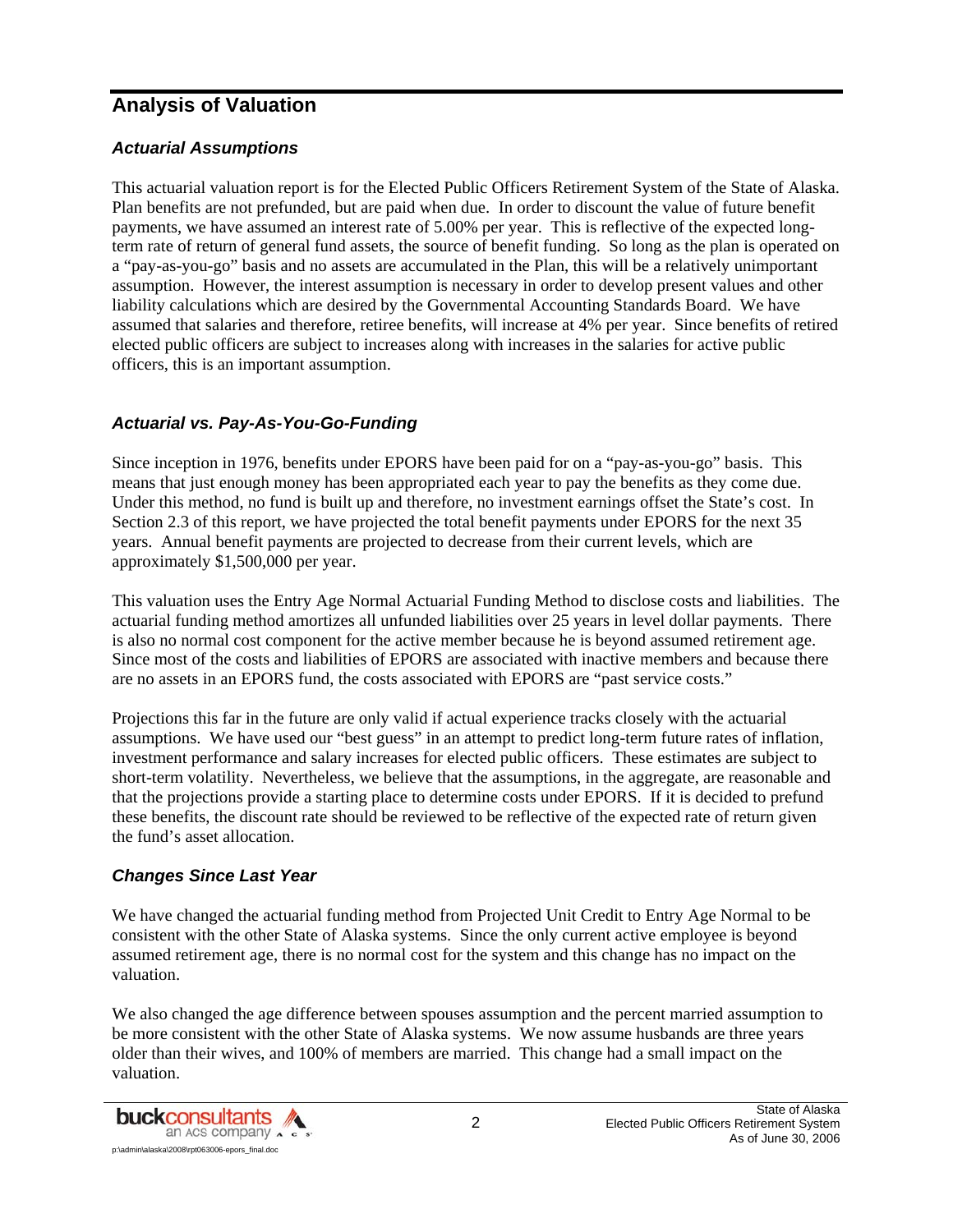### **Section 1 Basis of Valuation**

In this section, the basis of the valuation is presented and described. This information – the provisions of the plan and the census of participants – is the foundation of the valuation, since these are the present facts upon which benefit payments will depend.

A summary of plan provisions is provided in Section 1.1 and participant census information is shown in Section 1.2.

The valuation is based upon the premise that the plan will continue in existence, so that future events must also be considered. These future events are assumed to occur in accordance with the actuarial assumptions and concern such events as the number of participants who will retire, die, terminate their services, their ages at such termination and their expected benefits.

The actuarial assumptions and the actuarial cost method, or funding method, are described in Section 1.3.

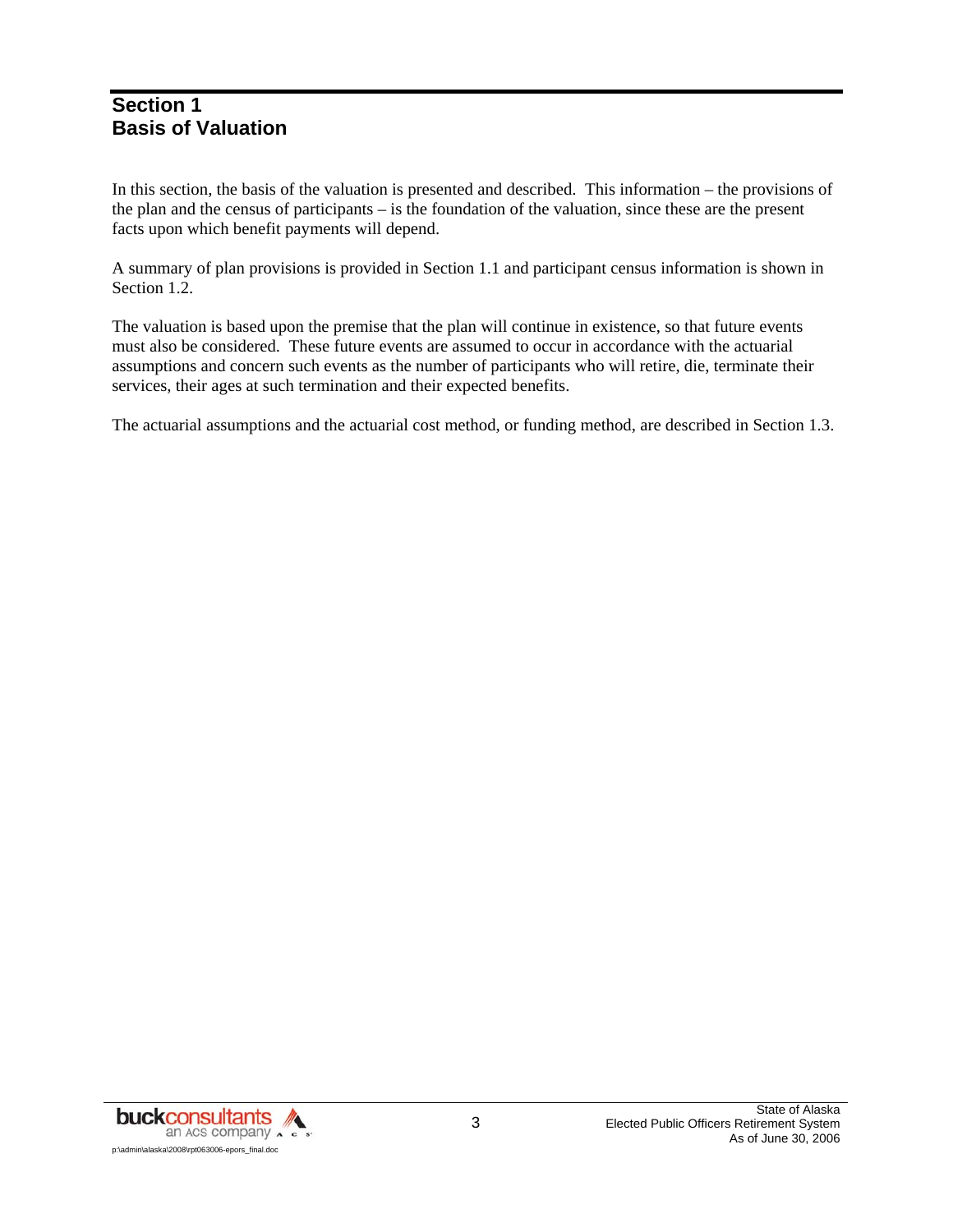### **Section 1.1 Summary of Plan Provisions**

#### **(1) Employees Included**

 The governor, lieutenant governor, and members of the Alaska State Legislature, holding office between January 1, 1976 and October 14, 1976.

#### **(2) Employee Contributions**

- (a) Mandatory employee contribution: 7% of salary.
- (b) Interest Credited: 4.5% compounded semi-annually on June 30 and December 31.
- (c) Voluntary Refund at Termination: Return of contributions with interest.
- (d) Refund at Death: If no eligible survivors, return of contribution with interest to designated beneficiary or beneficiaries.

#### **(3) Normal Retirement Benefit**

- (a) Eligibility: Age 60 with 5 or more years of paid service.
- (b) Type: Life with automatic 50% joint and survivor benefit if married at least one year prior to date of death. If the accrued benefit formula percentage is less than 60% at the time of death, the survivor benefit may not be less than 30% of the current base salary of the judicial office.
- (c) Amount: Members may irrevocably choose between two types of benefit calculations at the time of retirement: variable Alaska Statute (AS) 39.37.050(a)(1) and fixed AS 39.37.050(a)(2). Under the variable method, benefits are calculated based on the active salary of the office from which the member retired. Benefits may raise or lower depending on the change in the active salary. The fixed method bases the calculation on the average monthly compensation as defined in AS 39.35.680. Benefits calculated under the fixed method do not change when the active salary changes. Benefit calculation is 5% for each year of elected public officer service plus 2% for any other PERS service performed to a maximum of 75% times either the salary of the office from which the member retired or the average monthly salary depending on which option is chosen.
- (d) Variable Benefit Increases/Decreases: Members who elect a variable benefit will have their benefit recalculated when the active salary of the position they retired from changes. If the salary lowers, retirement benefits will also be lowered.
- (e) Cost of Living Increases: Retired members who select the variable option are eligible for post retirement pension increases (Chapter 91, Section 1 SLA 2001) if they have been receiving benefits without an increase for at least 10 years. Benefits will be increased by 75% of the cost of living increase calculated from the date of the last benefit adjustment or the date when the member retired, whichever is later. The member may not receive another cost of living increase until the base retirement calculation exceeds the benefit amount adjusted for prior increases or until another 10 years has elapsed, whichever is first.

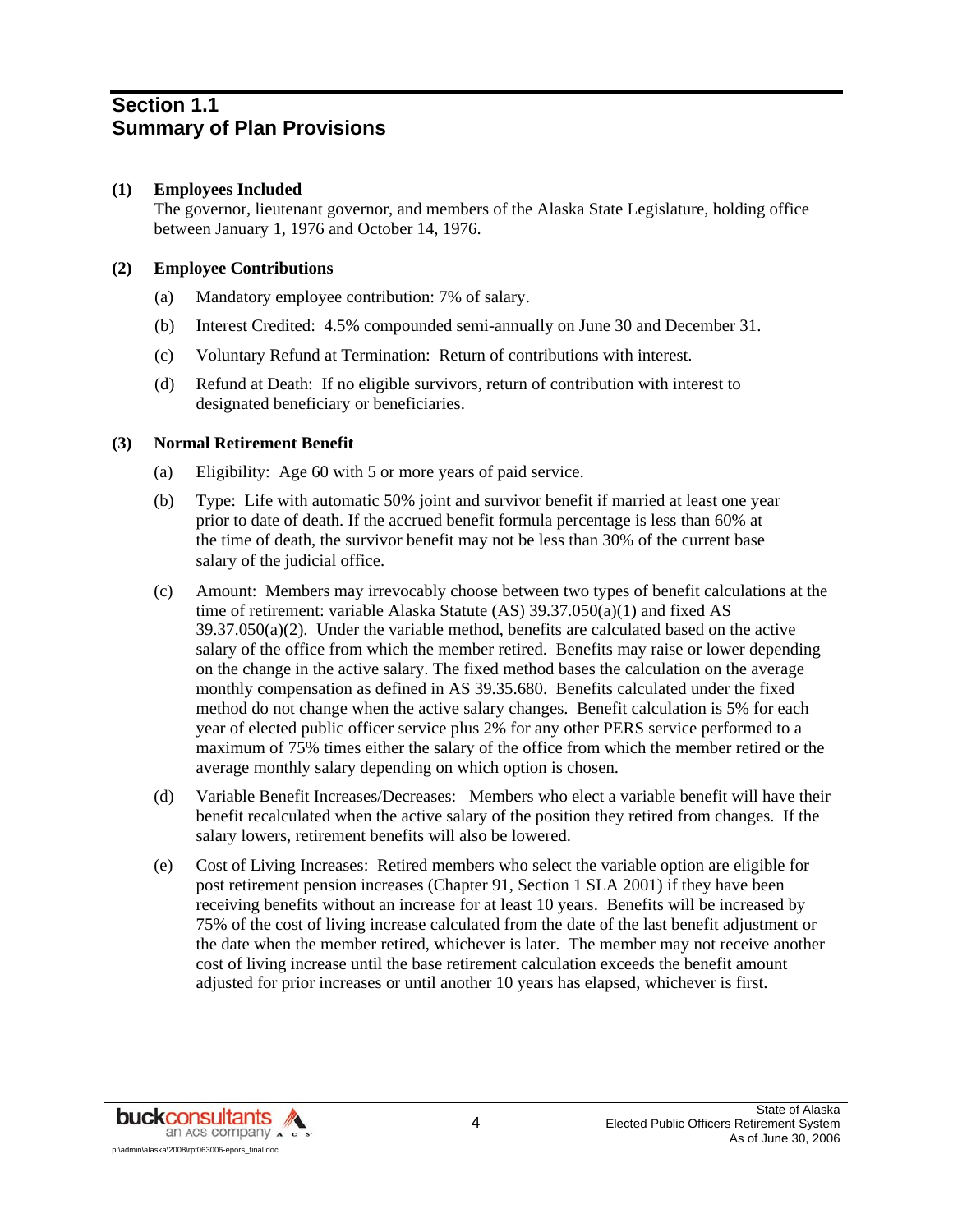### **Section 1.1** *(continued)* **Summary of Plan Provisions**

#### **(4) Early Retirement Benefit**

- (a) Eligibility: At least age 55 with 5 or more years of paid service or any age with 20 or more years of paid service.
- (b) Type: Life benefit with automatic 50% joint and survivor benefit if married at least one year prior to date of death. If the accrued benefit formula percentage is less than 60% at the time of death, the survivor benefit may not be less than 30% of the current base salary of the judicial office.
- (c) Amount: Normal retirement benefit based on service to early retirement date reduced 0.5% per month for each month which precedes normal retirement date. Members may irrevocably choose between two types of benefit calculations at the time of retirement: variable AS  $39.37.050(a)(1)$  and fixed AS  $39.37.050(a)(2)$ . Under the variable method, benefits are calculated based on the active salary of the office from which the member retired. Benefits may raise or lower depending on the change in the active salary. The fixed method bases the calculation on the average monthly compensation as defined in AS 39.35.680. Benefits calculated under the fixed method do not change when the active salary changes. Benefit calculation is 5% for each year of elected public officer service plus 2% for any other PERS service times either the salary of the office from which the member retired or the average monthly salary depending on which option is chosen.
- (d) Variable Benefit Increases/Decreases: Members who elect a variable benefit will have their benefit recalculated when the active salary of the position they retired from changes. If the salary lowers, retirement benefits will also be lowered.
- (e) Cost of Living Increases: Retired members who select the variable option are eligible for post retirement pension increases (Chapter 91, Section 1 SLA 2001) if they have been receiving benefits without an increase for at least 10 years. Benefits will be increased by 75% of the cost of living increase calculated from the date of the last benefit adjustment or the date when the member retired, whichever is later. The member may not receive another cost of living increase until the base retirement calculation exceeds the benefit amount adjusted for prior increases or until another 10 years has elapsed, whichever is first.

#### **(5) Deferred Vested Benefit**

- (a) Eligibility: Vested with 5 or more years of paid service. Benefits may commence at Early or Normal retirement.
- (b) Type: Normal or Early retirement benefit.
- (c) Amount: Calculated in the same manner as a Normal or Early retirement benefit.
- (d) Variable Benefit Increases/Decreases: Same provisions as Normal or Early retirement.
- (e) Cost of Living Increases: Same provisions as Normal or Early retirement.

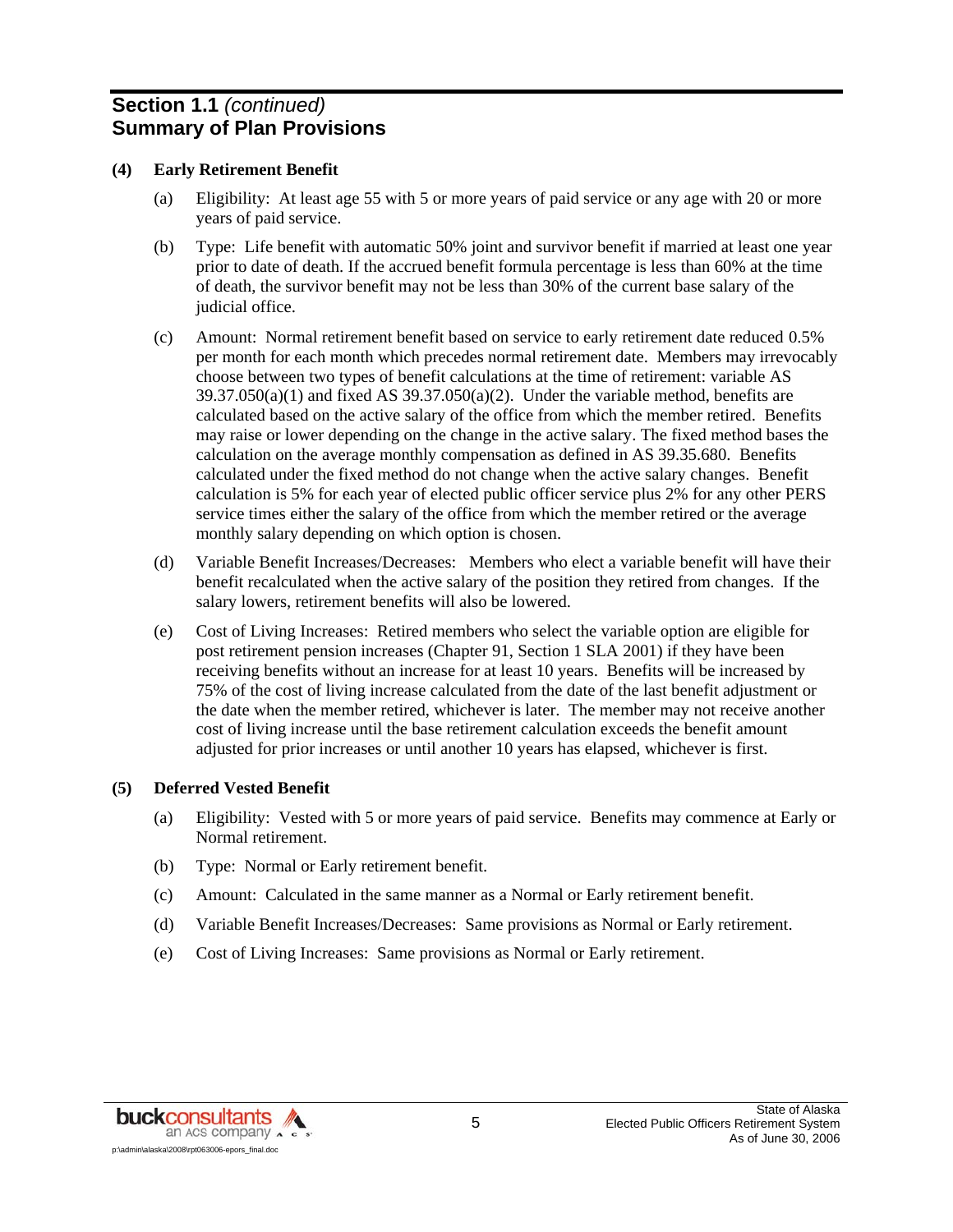### **Section 1.1** *(continued)* **Summary of Plan Provisions**

#### **(6) Retirement for Incapacity Benefit**

- (a) Eligibility: Incapacitated from performing the duties of their position at any age with five or more years of paid service.
- (b) Type: Monthly benefit received until death.
- (c) Amount: Calculated in the same manner as a Normal retirement except benefits commence the first of the month following an approved recommendation of the review board.
- (d) Variable Benefit Increases/Decreases: Same provisions as Normal retirement.
- (e) Cost of Living Increases: Same provisions as Normal retirement.

#### **(7) Death Benefit Before Retirement**

 Provided the deceased member accrued at least 2 years of credited service and had been married for at least 1 year the spouse is entitled to an automatic survivor benefit of 50% of the accrued benefit at the time of death. If the accrued benefit formula percentage is less than 60% at the time of death, the survivor benefit may not be less than 30% of the current base salary of the judicial office. If there is no surviving spouse but there are dependent children at the time of death, 50% of the above benefit may be divided in equal shares to the dependent children for the duration of their dependency. If there is no spouse or dependent children, the contribution account balance, plus interest, will be paid to the designated beneficiary or beneficiaries.

#### (**8) Medical Benefits**

 Each retiree is provided with medical and prescription drug benefits with no premium payment required. These benefits are available for the lifetime of the retiree and for the lifetime of the spouse if a survivor benefit is payable. Benefits are also available to eligible dependents for the duration of their dependency.

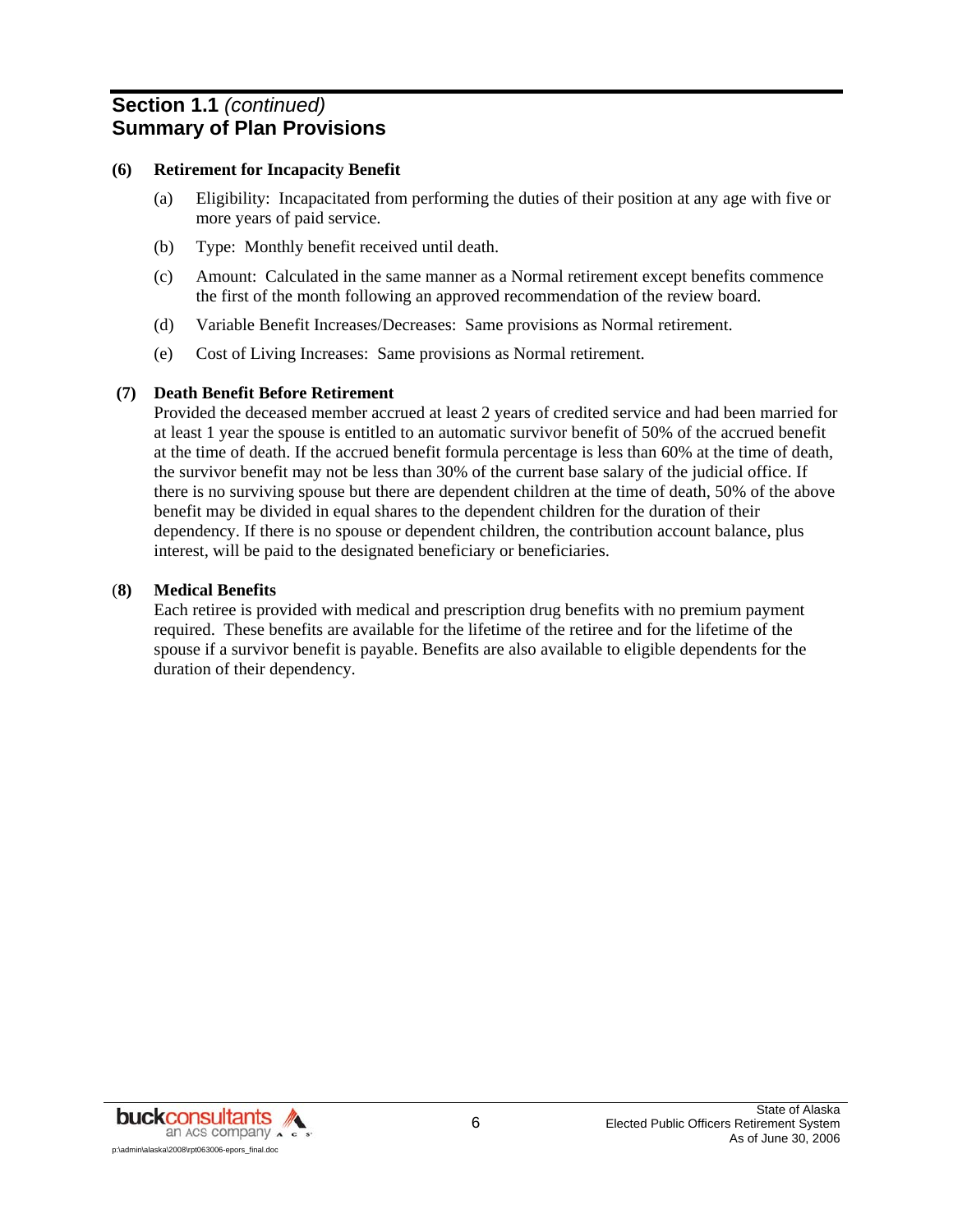### **Section 1.2 Member Information**

|     |                                    | As of<br>June 30, 2005 | As of<br>June 30, 2006 |
|-----|------------------------------------|------------------------|------------------------|
|     | <b>Active Members</b>              |                        |                        |
| (1) | Number                             | $\overline{2}$         | $\mathbf{1}$           |
| (2) | Average Age                        | 62.01                  | 67.06                  |
| (3) | Average Service Years <sup>1</sup> | 12.43                  | 3.42                   |
| (4) | Average Annual Pay                 | \$80,090               | \$93,576               |
|     |                                    |                        |                        |
|     | <b>Vested Terminated Members</b>   |                        |                        |
| (1) | Number                             | $\mathbf{1}$           | $\mathbf{1}$           |
| (2) | Average Age                        | 54.88                  | 55.88                  |
| (3) | Average Service                    | 7.00                   | 7.00                   |
|     |                                    |                        |                        |
|     | <b>Retirees and Beneficiaries</b>  |                        |                        |
| (1) | Number                             | 38                     | 37                     |
| (2) | Average Age                        | 73.46                  | 72.44                  |
| (3) | <b>Average Monthly Benefits</b>    | \$2,826                | \$2,802                |

*<sup>1</sup> Only service since rehire from retirement is considered.* 



l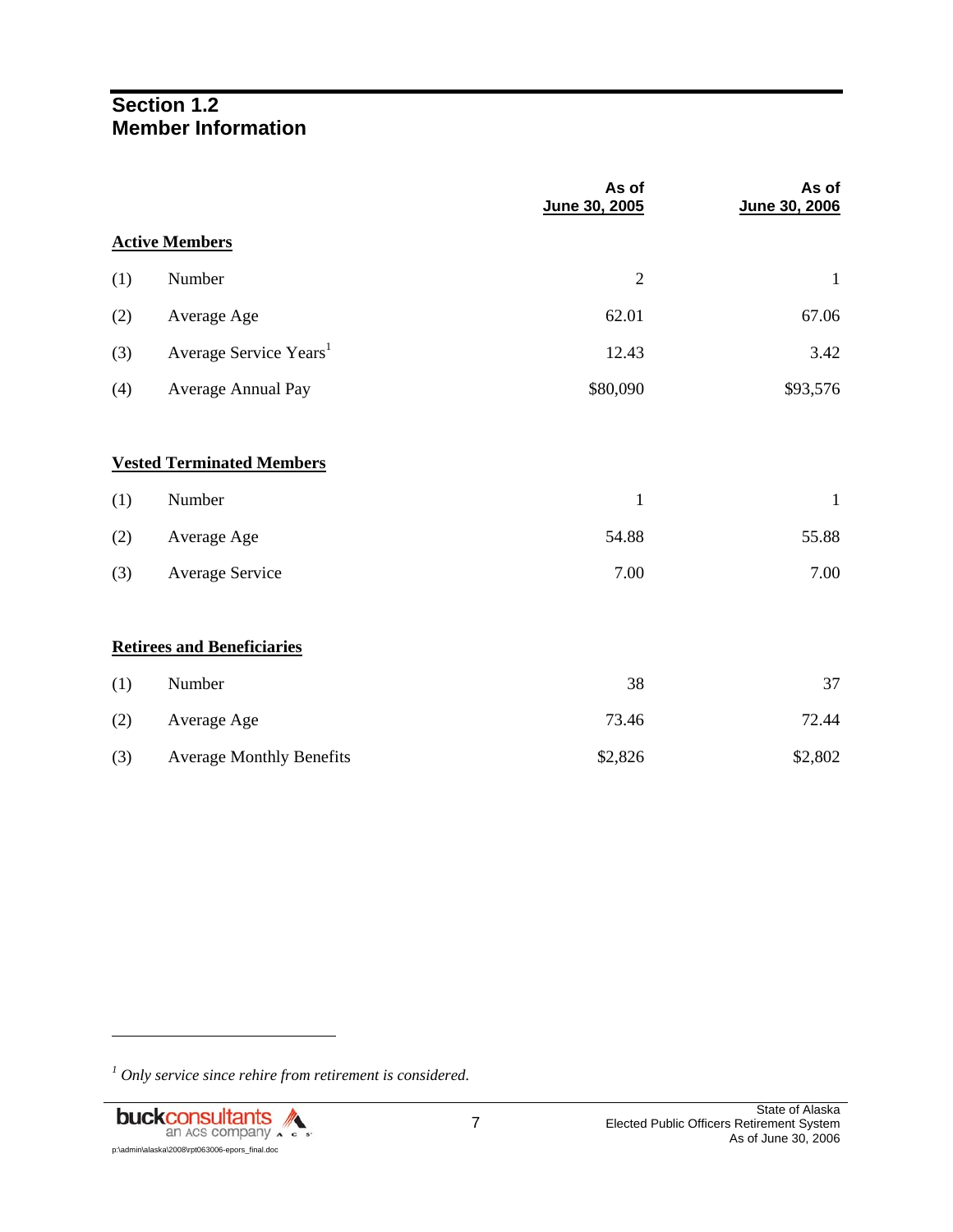### **Section 1.3 Actuarial Methods and Assumptions**

#### *Valuation of Liabilities*

#### **A. Actuarial Method**

 Entry Age Normal Projected pension and postemployment healthcare benefits were determined for the active member using Entry Age Normal. Cost factors designed to produce annual costs as a constant percentage of each member's expected compensation in each year for pension benefits (constant dollar amount for healthcare benefits), from the assumed entry age to the assumed retirement age were applied to the projected benefits to determine the normal cost (the portion of the total cost of the plan allocated to the current year under the method). The normal cost is determined by summing intermediate results for active members. The actuarial accrued liability for the active member (the portion of the total cost of the plan allocated to prior years under the method) was determined as the excess of the actuarial present value of projected benefits over the actuarial present value of future normal costs. The actuarial accrued liability for retired members and their beneficiaries currently receiving benefits, terminated vested members and disabled members not yet receiving benefits was determined as the actuarial present value of the benefits expected to be paid. No future normal costs are payable for these members.

> The unfunded accrued benefit liability, including accumulated actuarial gains and losses, is amortized over 25 years on a level dollar basis. The annual required contribution will not be less than the expected benefit payments for the upcoming year.

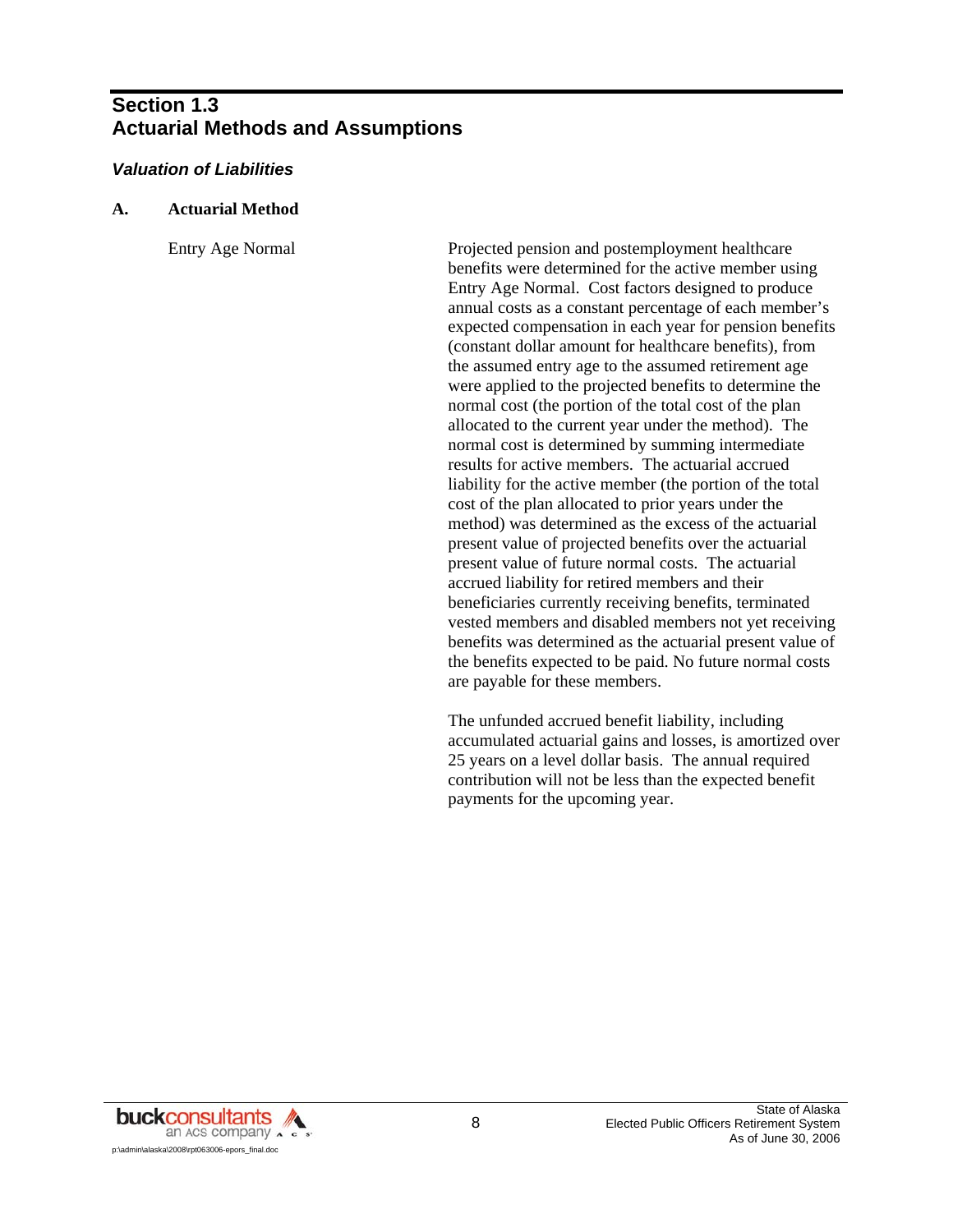### **Section 1.3** *(continued)*  **Actuarial Methods and Assumptions**

#### **B. Actuarial Assumptions**

|    | Interest<br>1.                | 5.00% per year, compounded annually, net of investment<br>expenses.                                                                                                                                                                                                                             |
|----|-------------------------------|-------------------------------------------------------------------------------------------------------------------------------------------------------------------------------------------------------------------------------------------------------------------------------------------------|
|    | Inflation<br>2.               | 3.50% per year.                                                                                                                                                                                                                                                                                 |
|    | 3.<br><b>Salary Scale</b>     | 4% per year, compounded annually.                                                                                                                                                                                                                                                               |
|    | Mortality<br>4.               |                                                                                                                                                                                                                                                                                                 |
|    | a. Post-retirement            | 1994 Group Annuity Mortality Basic Table for males<br>and females, 1994 Base Year.                                                                                                                                                                                                              |
|    | b. Pre-retirement             | None.                                                                                                                                                                                                                                                                                           |
|    | Turnover<br>5.                | None.                                                                                                                                                                                                                                                                                           |
|    | Retirement<br>6.              | Age 60 for active members, age 55 for deferred<br>members.                                                                                                                                                                                                                                      |
|    | 7.<br>Disability              | None.                                                                                                                                                                                                                                                                                           |
|    | Dependent Children<br>8.      | None.                                                                                                                                                                                                                                                                                           |
|    | <b>Benefit Option</b><br>9.   | Members are assumed to elect the variable method of<br>benefit calculation. Members are assumed to be married<br>at retirement. Husbands are assumed to be 3 years older<br>than their wives. If actual benefit election is known at<br>the time of the valuation, the actual election is used. |
|    | 10. Health Benefits           | The assumptions used to determine the cost of medical<br>benefits are exactly the same as those shown in Section<br>$2.3(D)$ of the June 30, 2006 valuation report for the<br>Teachers' Retirement System.                                                                                      |
| C. | <b>Valuation Asset Method</b> | Actuarial Value of Assets equals Market Value of<br>Assets.                                                                                                                                                                                                                                     |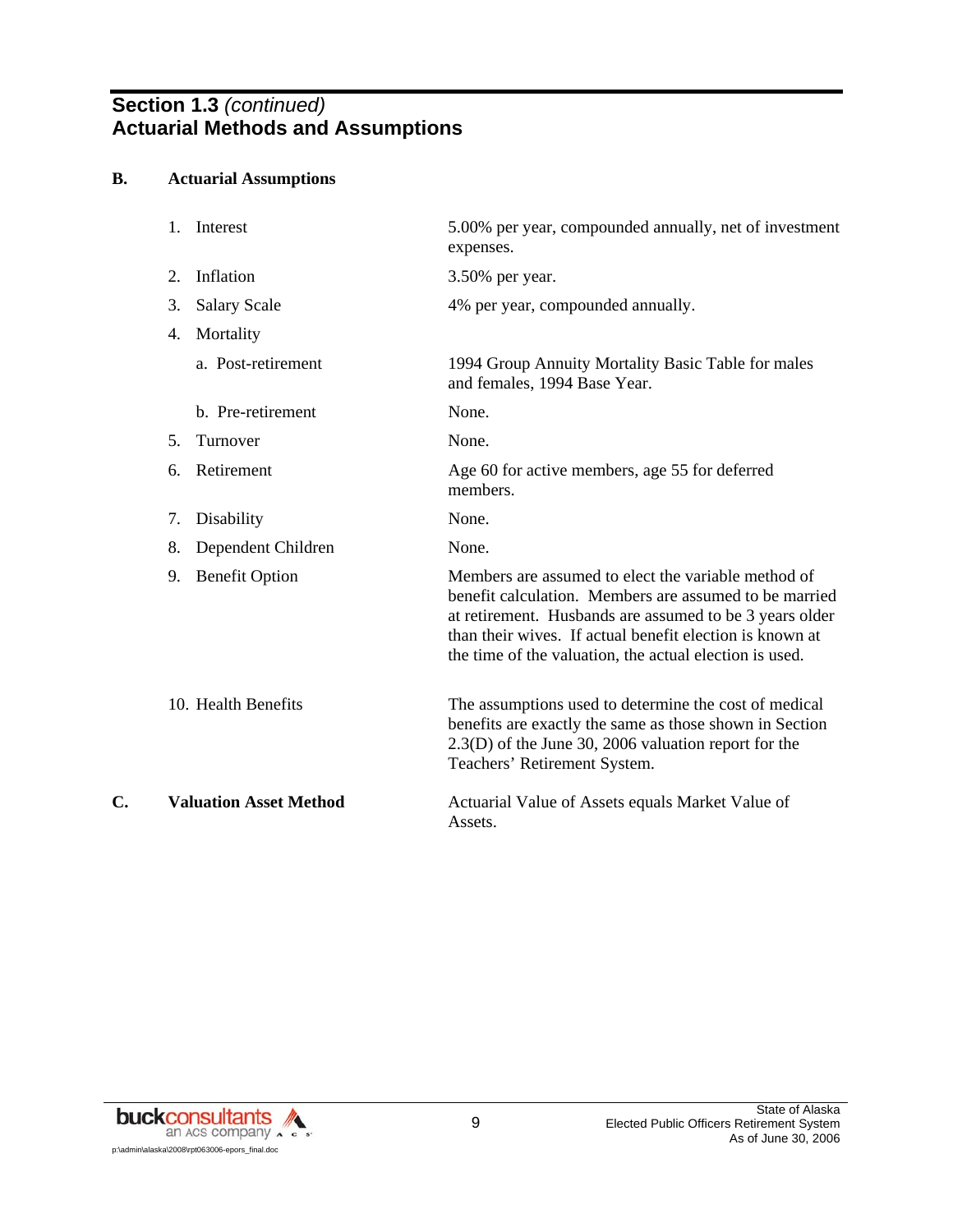### **Section 2 Valuation Results**

This section sets forth the results of the actuarial valuation.

- Section 2.1 shows the actuarial present values as of June 30, 2006.
- Section 2.2 develops the total contribution rate.
- Section 2.3 estimates total benefit payments for the next 35 years.

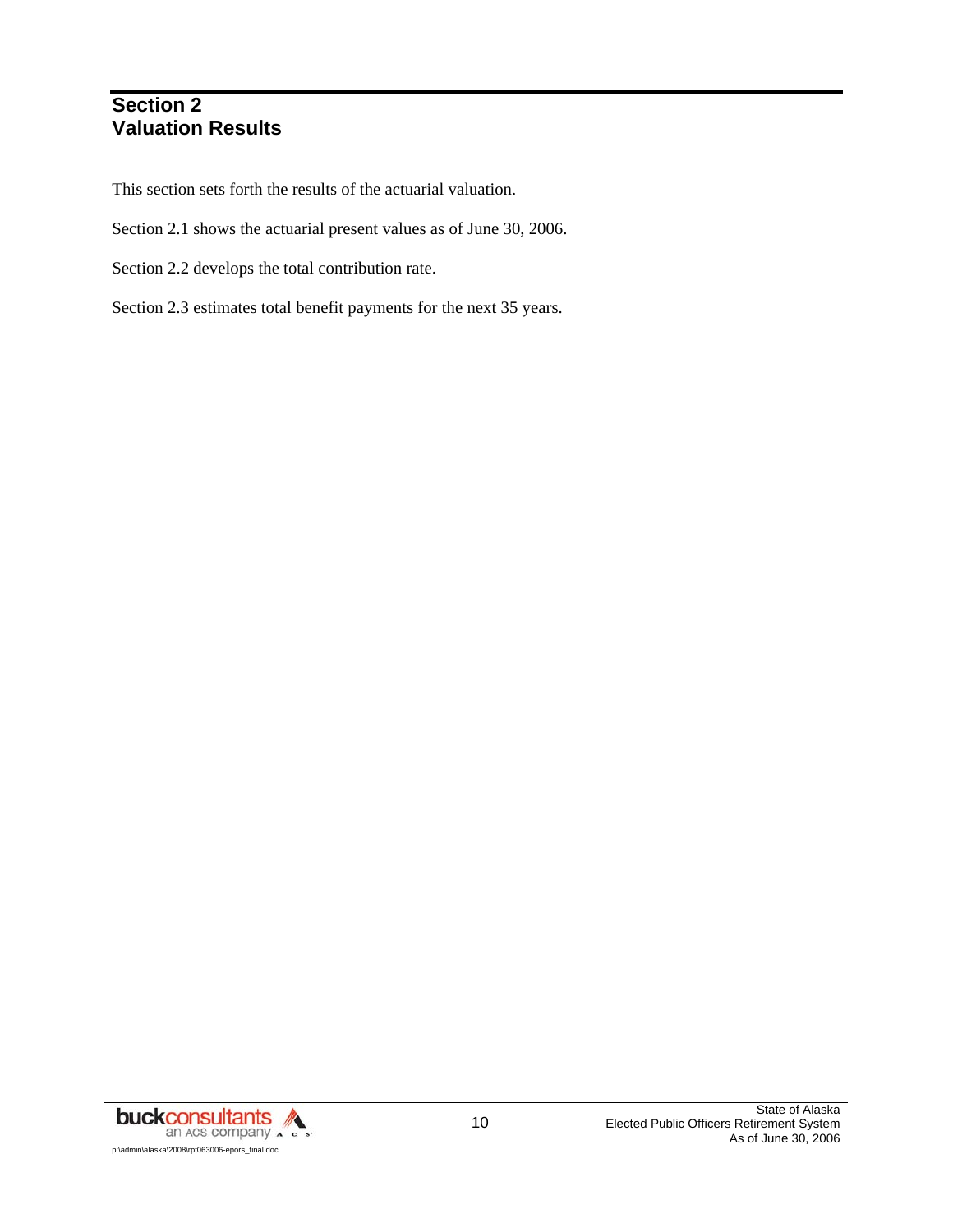### **Section 2.1 Breakdown of Actuarial Accrued Liability as of June 30, 2006**

|                                     | <b>Normal Cost</b>     |                           | <b>Actuarial Accrued</b><br><b>Liability</b> |
|-------------------------------------|------------------------|---------------------------|----------------------------------------------|
| <b>Active Participants</b>          |                        |                           |                                              |
| <b>Retirement Benefits</b>          | \$<br>$\boldsymbol{0}$ | \$                        | 446,320                                      |
| <b>Health Benefits</b>              | $\boldsymbol{0}$       |                           | 177,611                                      |
| Subtotal                            | \$<br>$\boldsymbol{0}$ | $\boldsymbol{\mathsf{S}}$ | 623,931                                      |
| <b>Retirees and Survivors</b>       |                        |                           |                                              |
| <b>Retired Members' Benefits</b>    |                        | \$                        | 15,629,306                                   |
| <b>Health Benefits</b>              |                        |                           | 2,360,461                                    |
| Subtotal                            |                        | \$                        | 17,989,767                                   |
| <b>Vested Terminations</b>          |                        |                           |                                              |
| <b>Deferred Retirement Benefits</b> |                        | \$                        | 188,934                                      |
| <b>Health Benefits</b>              |                        |                           | 118,632                                      |
| Subtotal                            |                        | \$                        | 307,566                                      |
| <b>Total</b>                        |                        | \$                        | 18,921,264                                   |

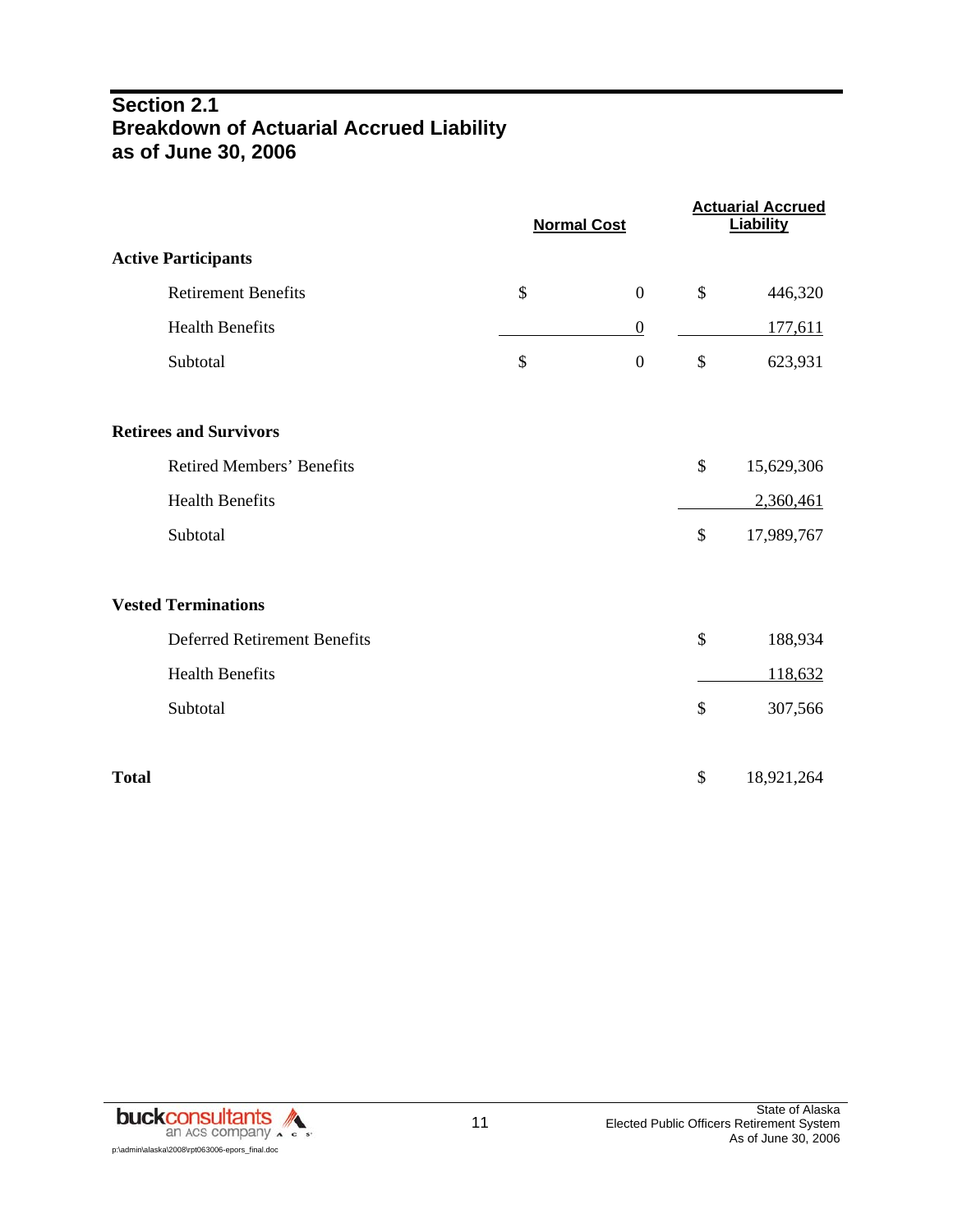### **Section 2.2 Calculation of Total Annual Contribution for Fiscal Year Ending June 30, 2007**

| (1)  | <b>Total Normal Cost</b>                                            | \$            | $\boldsymbol{0}$ |
|------|---------------------------------------------------------------------|---------------|------------------|
| (2)  | <b>Total Salaries</b>                                               | $\mathcal{S}$ | 93,576           |
| (3)  | <b>Expected Employee Contribution</b>                               | \$            | $\boldsymbol{0}$ |
| (4)  | <b>Employer Normal Cost</b><br>$[(1) - (3)]$                        | \$            | $\boldsymbol{0}$ |
| (5)  | <b>Actuarial Accrued Liability</b>                                  | \$            | 18,921,264       |
| (6)  | Assets                                                              |               | $\boldsymbol{0}$ |
| (7)  | <b>Total Unfunded Liability</b><br>$[(5)-(6)]$                      | \$            | 18,921,264       |
| (8)  | Amortization Factor (25 years at 5%)                                |               | 14.798642        |
| (9)  | Past Service Payment<br>[(7)/(8)]                                   | \$            | 1,278,581        |
| (10) | Annual Actuarial Contribution at Beginning of Year<br>$[(4) + (9)]$ | \$            | 1,278,581        |
| (11) | Interest                                                            |               | 63,929           |
| (12) | Annual Actuarial Contribution at End of Year<br>$[(10) + (11)]$     | \$            | 1,342,510        |
| (13) | Expected Benefit Payments for the Upcoming Year                     | \$            | 1,513,591        |
| (14) | Annual Recommended Contribution<br>[Greater of $(12)$ and $(13)$ ]  | \$            | 1,513,591        |

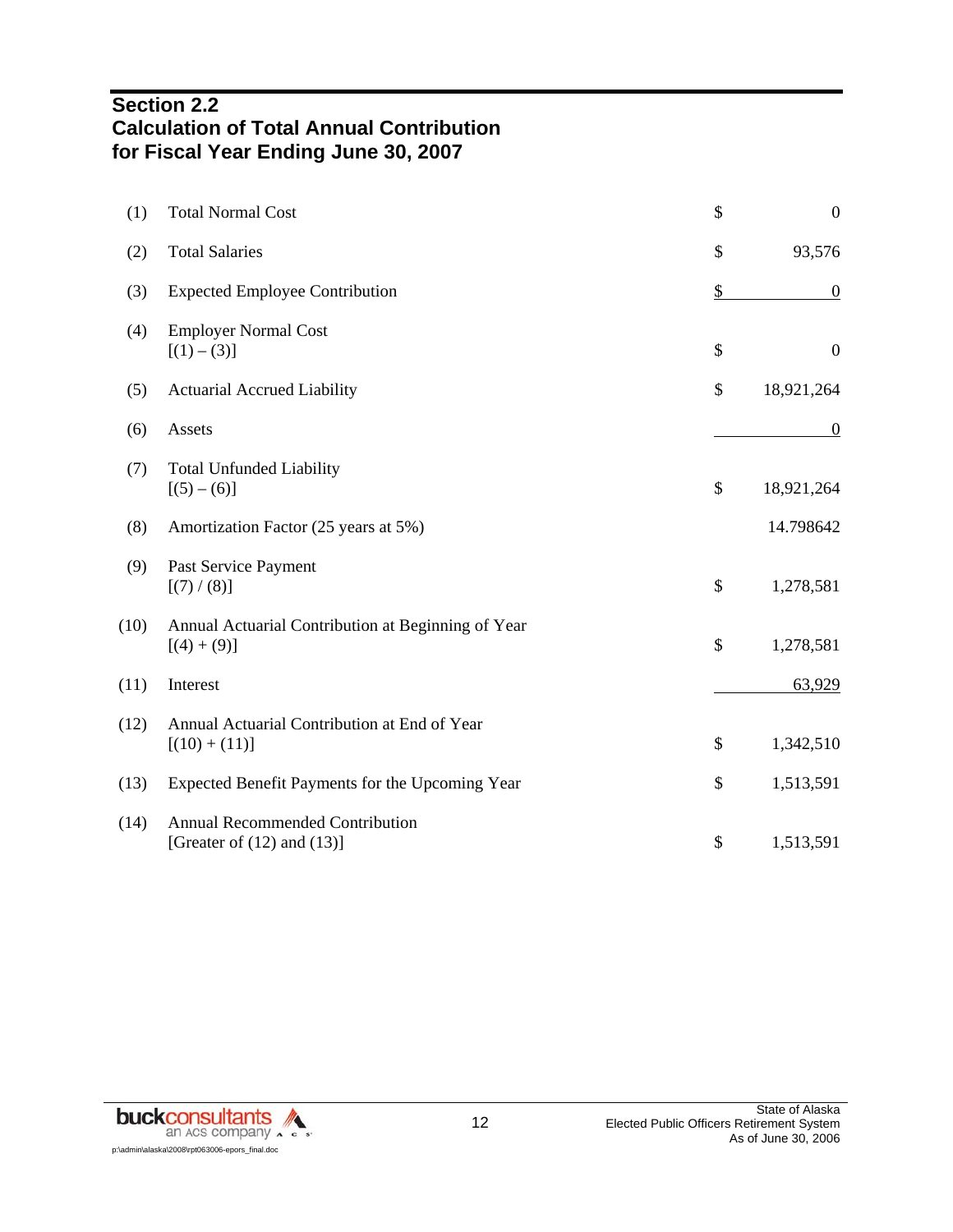## **Section 2.3 Estimated Cash Flow**

| <b>Year Starting</b><br>July 1 | <b>Annual</b><br><b>Contributions</b> | <b>Estimated Annual</b><br><b>Payments</b> |
|--------------------------------|---------------------------------------|--------------------------------------------|
| 2006                           | \$<br>0                               | $1,513,591^{(1)}$<br>\$                    |
| 2007                           | $\boldsymbol{0}$                      | 1,474,192                                  |
| 2008                           | $\boldsymbol{0}$                      | 1,461,213                                  |
| 2009                           | $\boldsymbol{0}$                      | 1,433,050                                  |
| 2010                           | $\boldsymbol{0}$                      | 1,418,862                                  |
| 2011                           | $\overline{0}$                        | 1,407,339                                  |
| 2012                           | $\boldsymbol{0}$                      | 1,382,403                                  |
| 2013                           | $\boldsymbol{0}$                      | 1,361,225                                  |
| 2014                           | $\boldsymbol{0}$                      | 1,319,525                                  |
| 2015                           | $\boldsymbol{0}$                      | 1,277,411                                  |
| 2016                           | $\boldsymbol{0}$                      | 1,245,857                                  |
| 2017                           | $\boldsymbol{0}$                      | 1,212,685                                  |
| 2018                           | $\boldsymbol{0}$                      | 1,178,111                                  |
| 2019                           | $\boldsymbol{0}$                      | 1,142,228                                  |
| 2020                           | $\boldsymbol{0}$                      | 1,105,456                                  |
| 2021                           | $\boldsymbol{0}$                      | 1,067,913                                  |
| 2022                           | $\boldsymbol{0}$                      | 1,029,435                                  |
| 2023                           | $\boldsymbol{0}$                      | 990,011                                    |
| 2024                           | $\boldsymbol{0}$                      | 949,326                                    |
| 2025                           | $\boldsymbol{0}$                      | 907,292                                    |
| 2026                           | $\boldsymbol{0}$                      | 863,847                                    |
| 2027                           | $\boldsymbol{0}$                      | 818,865                                    |
| 2028                           | $\boldsymbol{0}$                      | 772,393                                    |
| 2029                           | $\boldsymbol{0}$                      | 724,542                                    |
| 2030                           | $\boldsymbol{0}$                      | 675,636                                    |
| 2031                           | $\boldsymbol{0}$                      | 625,949                                    |
| 2032                           | $\boldsymbol{0}$                      | 575,701                                    |
| 2033                           | $\boldsymbol{0}$                      | 525,270                                    |
| 2034                           | $\boldsymbol{0}$                      | 475,104                                    |
| 2035                           | $\boldsymbol{0}$                      | 425,763                                    |
| 2036                           | $\boldsymbol{0}$                      | 377,812                                    |
| 2037                           | $\boldsymbol{0}$                      | 331,766                                    |
| 2038                           | $\boldsymbol{0}$                      | 288,081                                    |
| 2039                           | $\boldsymbol{0}$                      | 247,159                                    |
| 2040                           | $\boldsymbol{0}$                      | 209,368                                    |
| 2041                           | $\overline{0}$                        | 175,018                                    |

(1) Actual FY07 contributions made for Pension and Healthcare Benefits were  $$1,670,005$ .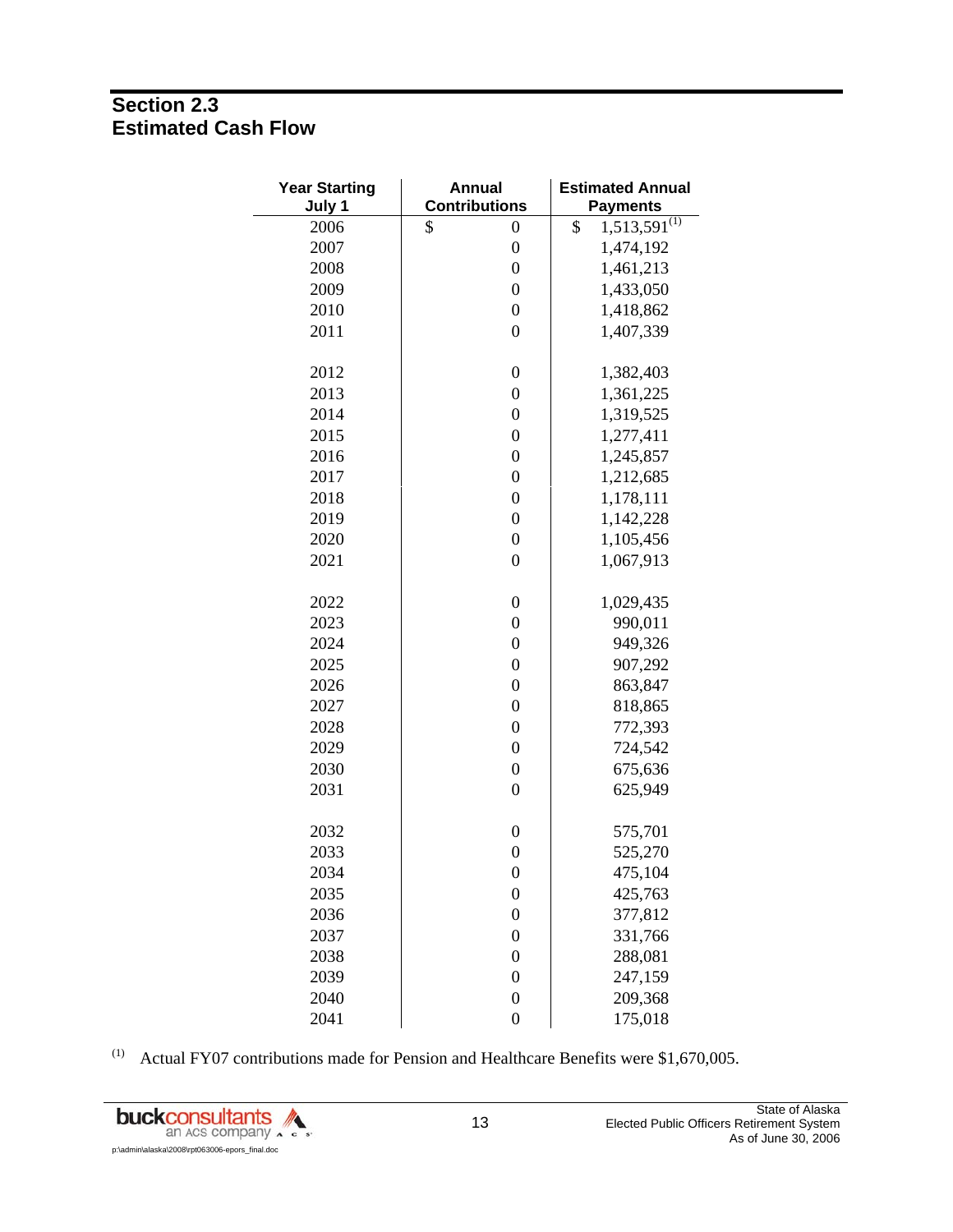# **Section 3**

Section 3 sets forth the information required by GASB 25 and 43.

- Section 3.1 Summary of Accrued and Unfunded Accrued Liabilities.<br>Section 3.2 Schedule of Employer Contributions.
- Schedule of Employer Contributions.
- Section 3.3 Actuarial Assumptions, Methods and Additional Information.

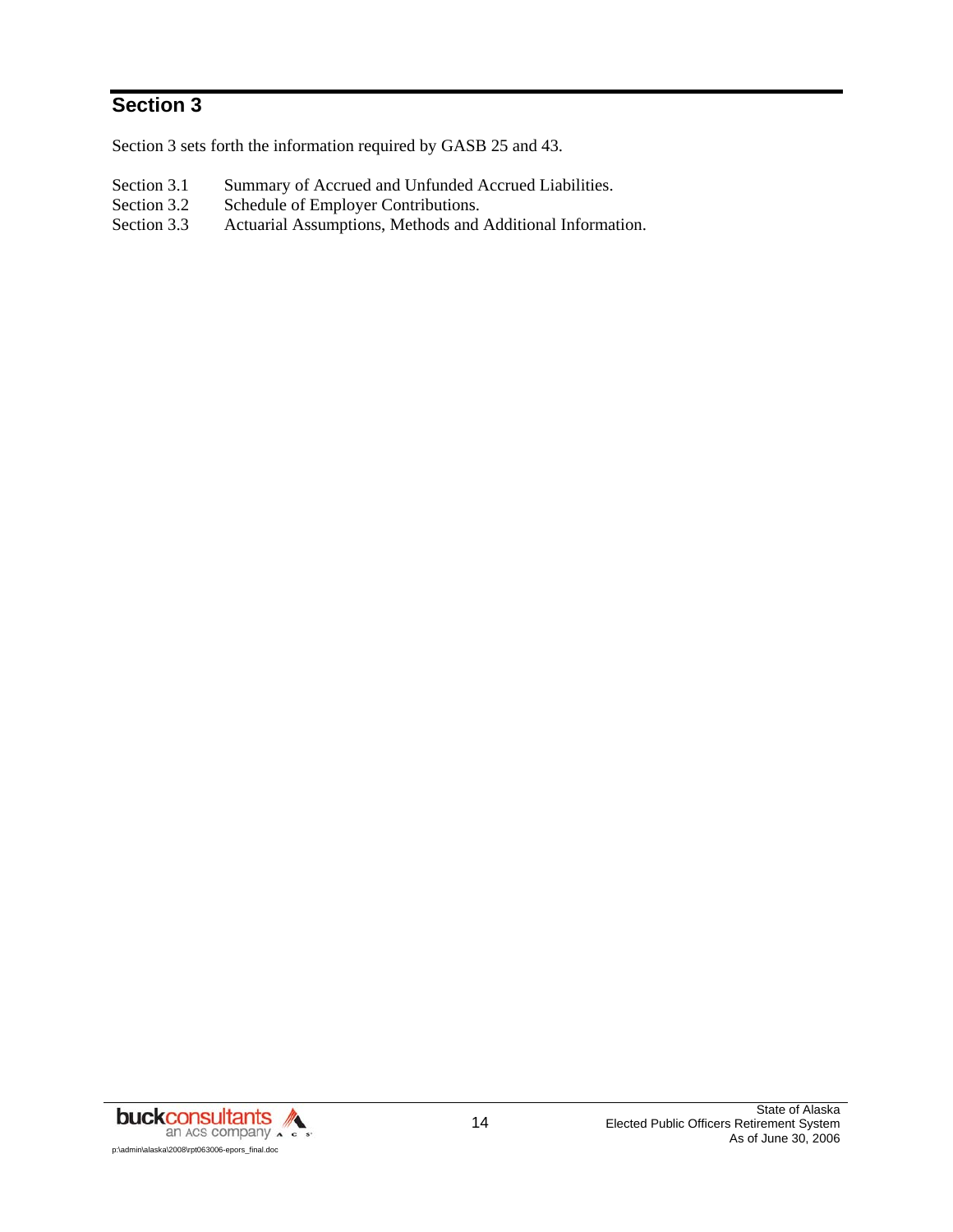# **3.1 Summary of Accrued and Unfunded Accrued Liabilities**

| Valuation<br>Date | Aggregate<br>Accrued<br>∟iability | Valuation<br>Assets | Assets as a<br>Percent of<br><b>Accrued</b><br>∟iabilitv | Unfunded<br><b>Accrued</b><br>Liabilities<br>(UAL) | Annual<br><b>Active</b><br><b>Member</b><br><b>Pavroll</b> | UAL as a<br><b>Percent of</b><br><b>Annual Active</b><br><b>Member Pavroll</b> |
|-------------------|-----------------------------------|---------------------|----------------------------------------------------------|----------------------------------------------------|------------------------------------------------------------|--------------------------------------------------------------------------------|
| June 30, 2005     | $\degree$ 20,028,323              |                     | N/A                                                      | 20,028,323                                         | 160,181                                                    | 12,503.57%                                                                     |

The exhibit below shows the pension disclosure under GASB No. 25

| Valuation<br><b>Date</b> | Aggregate<br>Accrued<br>∟iability | <b>Valuation</b><br>Assets | Assets as a<br>Percent of<br><b>Accrued</b><br>Liability | <b>Unfunded</b><br>Accrued<br>∟iabilities<br>(UAL) | Annual<br><b>Active</b><br>Member<br>Pavroll | UAL as a<br>Percent of<br><b>Annual Active</b><br><b>Member Pavroll</b> |
|--------------------------|-----------------------------------|----------------------------|----------------------------------------------------------|----------------------------------------------------|----------------------------------------------|-------------------------------------------------------------------------|
| June 30, 2006            | 16.264.560                        |                            | N/A                                                      | \$16,264,560                                       | 93.576                                       | 17.381.12%                                                              |

The exhibit below shows the postemployment healthcare disclosure without regard to the Medicare Part D subsidy under GASB No. 43.

| Valuation<br><b>Date</b> | Aggregate<br>Accrued<br>Liability | Valuation<br>Assets | Assets as a<br>Percent of<br>Accrued<br>Liability | Unfunded<br>Accrued<br>Liabilities<br>(UAL) | Annual<br><b>Active</b><br>Member<br><b>Pavroll</b> | UAL as a<br>Percent of<br><b>Annual Active</b><br><b>Member Pavroll</b> |
|--------------------------|-----------------------------------|---------------------|---------------------------------------------------|---------------------------------------------|-----------------------------------------------------|-------------------------------------------------------------------------|
| June 30, 2006            | 2.982.910                         |                     | N/A                                               | 2,982,910                                   | 93.576                                              | 3,187.69%                                                               |

<sup>1</sup> This is the first valuation to be completed since GASB 25 was adopted.